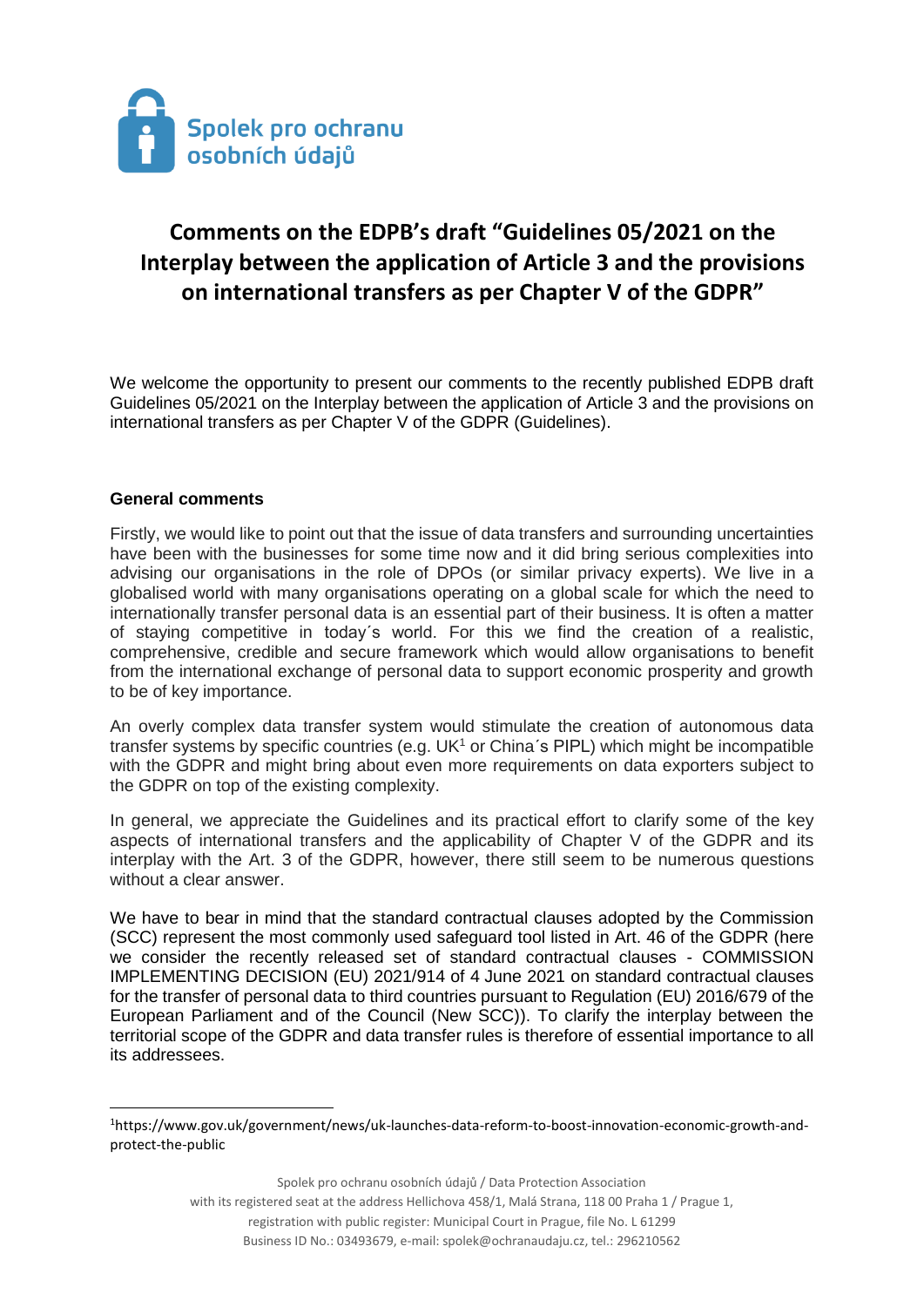The New SCC delivered a good and flexible set of rules to apply to data transfers on one hand, whilst on the other hand they brought about the urgency to clarify the question of their applicability (and the Chapter V of the GDPR in general) in the light of Art. 3 of the GDPR, especially Art. 3(2).

To start with, the New SCC at the very begining seems to exclude its applicability for transfers to importers not established in the EU but still subject to GDPR under Art. 3(2) by stating:

#### *Article 1*

*1.The standard contractual clauses set out in the Annex are considered to provide appropriate safeguards within the meaning of Article 46(1) and (2)(c) of Regulation (EU) 2016/679 for the transfer by a controller or processor of personal data processed subject to that Regulation (data exporter) to a controller or (sub-)processor whose processing of the data is not subject to that Regulation (data importer).*

Similar conclusions can be derived also from in Rec. 7

*(7) A controller or processor may use the standard contractual clauses set out in the Annex to this Decision to provide appropriate safeguards within the meaning of Article 46(1) of Regulation (EU) 2016/679 without prejudice to the interpretation of the notion of international transfer in Regulation (EU) 2016/679. The standard contractual clauses may be used for such transfers only to the extent that the processing by the importer does not fall within the scope of Regulation (EU) 2016/679. This also includes the transfer of personal data by a controller or processor not established in the Union, to the extent that the processing is subject to Regulation (EU) 2016/679 (pursuant to Article 3(2) thereof),*  because it relates to the offering of goods or services to data subjects in the Union or the *monitoring of their behaviour as far as it takes place within the Union.* 

**In other words, the New SCC might be understood to indicate that they may not be used when the importer is subject to the GDPR, however not established in the EU (Art. 3(2) of GDPR). Such a statement has caused many discussions among DPOs and other privacy experts as it provides no answer as to whether such scenario qualifies as data transfer under Chapter V of the GDPR and if so, how to address such type of data transfer.**

The Guidelines offer a diverse opinion in that direction by emphasising the "territorial" aspect of the processing and need to realistically ensure that the transfer tools provide essentially equivalent protection under GDPR including situations falling under Art. 3(2) of the GDPR by stating:

*2. The provisions of Chapter V aim at ensuring the continued protection of personal data after they have been transferred to a third country or to an international organisation. When personal data is processed on EU territory it is protected not only by the rules in the GDPR but also by other rules, both on EU and Member State level, that must be in line with the GDPR (including possible derogations therein) and ultimately with the EU Charter on fundamental rights and freedoms. When personal data is transferred and made accessible to entities outside the EU territory, the overarching legal framework provided within the Union no longer applies.*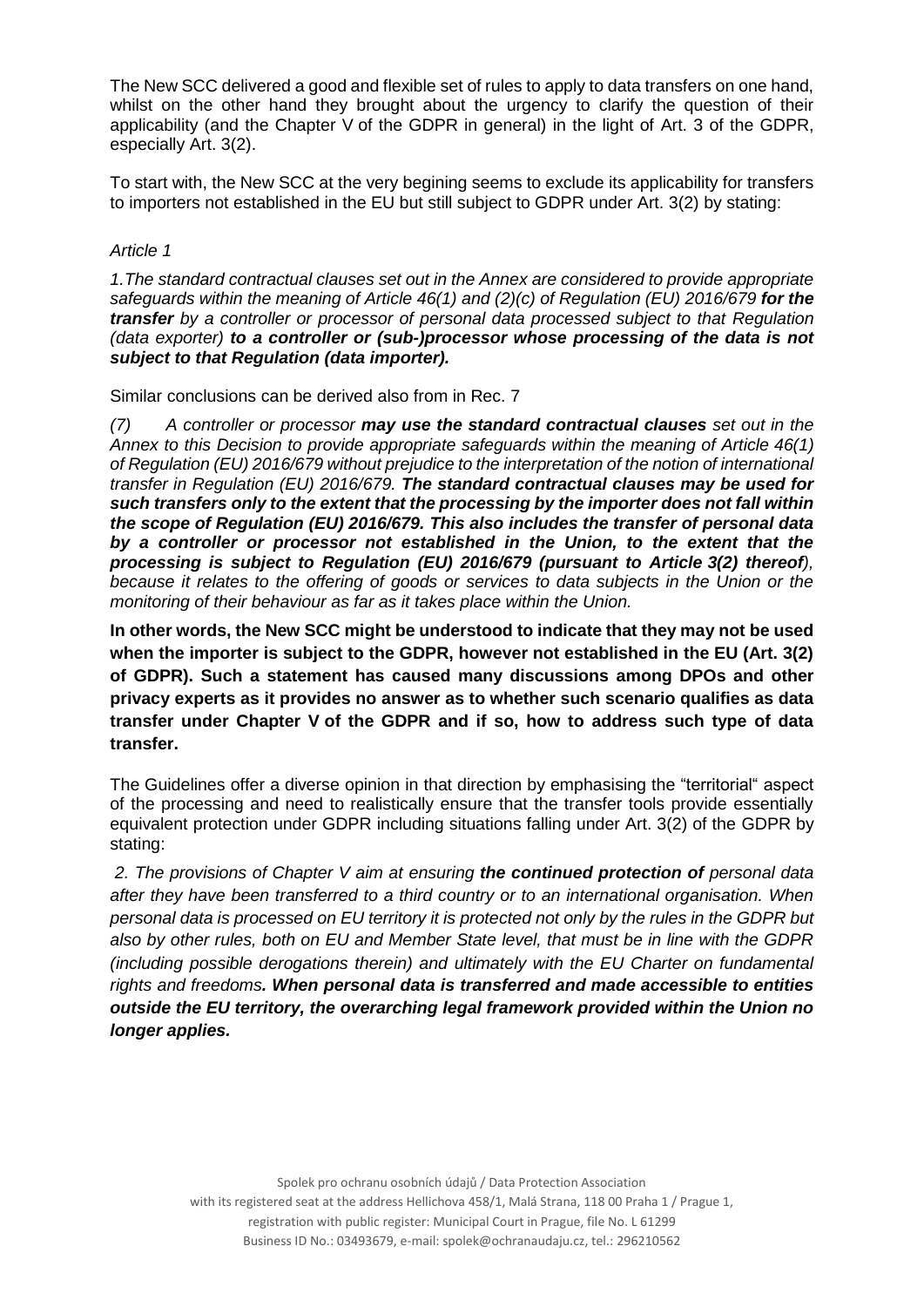This statement is then further accompanied by the obligation to *assess whether supplementary measures need to be implemented in order to bring the level of protection to the transferred data up to the EU standard...<sup>2</sup>*

**In other words the scenario when the data exporter is not established in the EU, however subject to GDPR under Art. 3(2) of the GDPR, does not** *per se* **provide sufficient protection to the data and might still qualify as data transfer in the meaning of Chapter V of the GDPR (despite the extraterritorial applicability of the GDPR under Art. 3 of the GDPR), and appropriate transfer tools under Art. 46 of the GDPR (including additional measures as the situation might require) should still be used.** 

The reason being that local legislation might entitle the government access to personal data to an extent beyond what is necessary and proportionate in a democratic society. Accordingly, a disclosure of personal data to an importer, to whom the GDPR is applicable on an extraterritorial basis, should still be regarded as a data transfer. The Guidelines clarify the questions related to the applicability of Chapter V of the GDPR and thus set out the definition of the notion "*transfer of personal data to a third country or to an international organisation*"(data transfer) by providing its definition criteria, and relates these to the application of Art 3 of the GDPR in order to shed light on when an operation with personal data qualifies as data transfer with all its implications.

The third criterion provided establishes that the operation with the data qualifies as data transfer in all cases when

*3) The importer is in a third country or is an international organisation, irrespective of whether or not this importer is subject to the GDPR in respect of the given processing in accordance with Article 3.*

The extraterritoriality principle expressed in Art. 3(2) of the GDPR is then for the purpose of international data transfers prevailed by the fact that the data is processed outside the EU and as such *the overarching legal framework provided within the Union no longer applies.<sup>3</sup>*

**In this connection we find it important that the Guidelines should clearly confirm that it is possible to use the New SCC even in the case when the controller/processor exporting data is not established in the EU, however is subject to Art. 3(2) of the GDPR. We understand, that there is a theoretical possibility for a specific SCC to be created for such a scenario, the Guidelines note that in this scenario, this would mean using a transfer tool "***currently ... only available in theory",* **however, for the time being the EDPB should provide for a solution to address this in reality rather common scenario.** 

 $\overline{a}$ 

*10. It is worth underlining that controllers and processors, which are not established in the EU, may be subject to the GDPR pursuant to Article 3(2) for a given processing and, thus, will have to comply with Chapter V when transferring personal data to a third country or to an international organisation.*

Spolek pro ochranu osobních údajů / Data Protection Association

with its registered seat at the address Hellichova 458/1, Malá Strana, 118 00 Praha 1 / Prague 1,

registration with public register: Municipal Court in Prague, file No. L 61299

Business ID No.: 03493679, e-mail: spolek@ochranaudaju.cz, tel.: 296210562

<sup>&</sup>lt;sup>2</sup> See para 3 of the Guidelines

<sup>&</sup>lt;sup>3</sup> Considering the provision of para (10) of the Guidelines: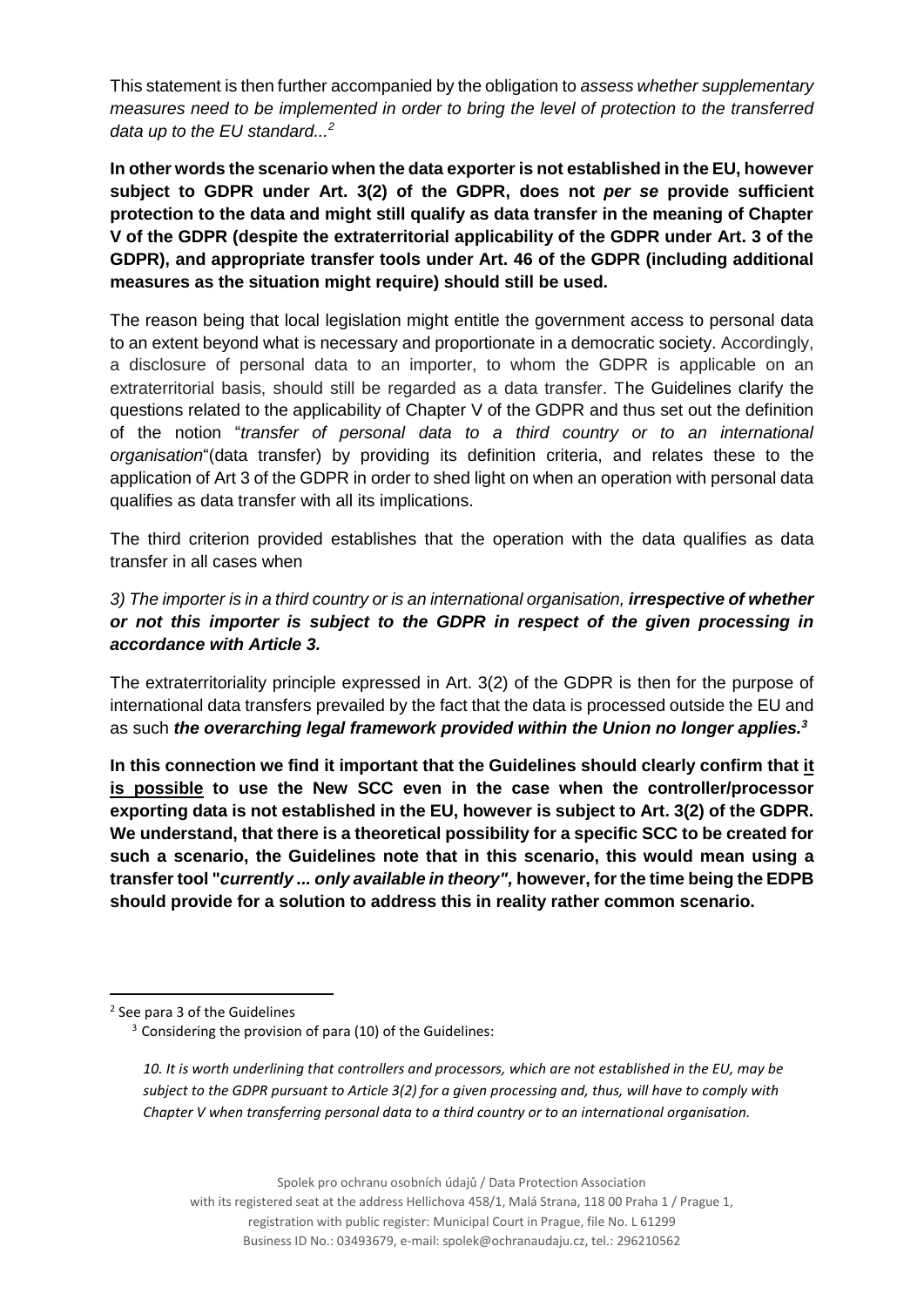# **To sum up, disclosure of personal data to an importer, to whom the GDPR is applicable on an extraterritorial basis, should still be regarded a data transfer and the New SCC should be applicable.**

Last but not least, we would like to point out that the Guidelines do not pay any attention to transfers under Art. 49 of the GDPR. We understand the fact that the use of derogations is rather limited to specific situations, however, we believe that it should not be ignored.

## **Specific comments**

#### Practical examples provided

We consider the addition of the practical examples of the data transfer and their assessment as to whether they are to be considered a data transfer under Chapter V of the GDPR to be very helpful.

We would find it very useful if the examples also **provided specifications of the type of the model Clauses (e.g. C-P, P-P) to be signed in case the example qualifies as data transfer.** 

**Also, we would very much appreciate examples of data transfer scenarios between controllers to be added.**

#### Example 1

The scenario describes the situation when the data subject passes his/her personal data directly to the company outside the EU **which does not constitute a transfer** of personal data since the data are not passed by an exporter (controller or processor), but by the data subject directly on his/her own initiative.

Would the possible transfer (which will not be an "onward" transfer) of the data acquired **by the company outside the EU directly from the data subject to another third country qualify as a data transfer under Chapter V Art. 44 in case the first step in the transfer chain did not actually qualify as a data transfer (data were exported from the EU directly by the data subject without any involvement of the controller/processor)? Especially in the case where the transferring controller will not be subject to the GDPR under Art. 3(2) of the GDPR.** 

We understand the increased risk associated with such a transfer of data to a third country, however, it seems that under the text of Article 44 of the GDPR might not consider such transfer **as data transfer under Chapter V** and data security would have to be ensured in another way (eg as suggested in Point 17). We would appreciate clarification of this issue.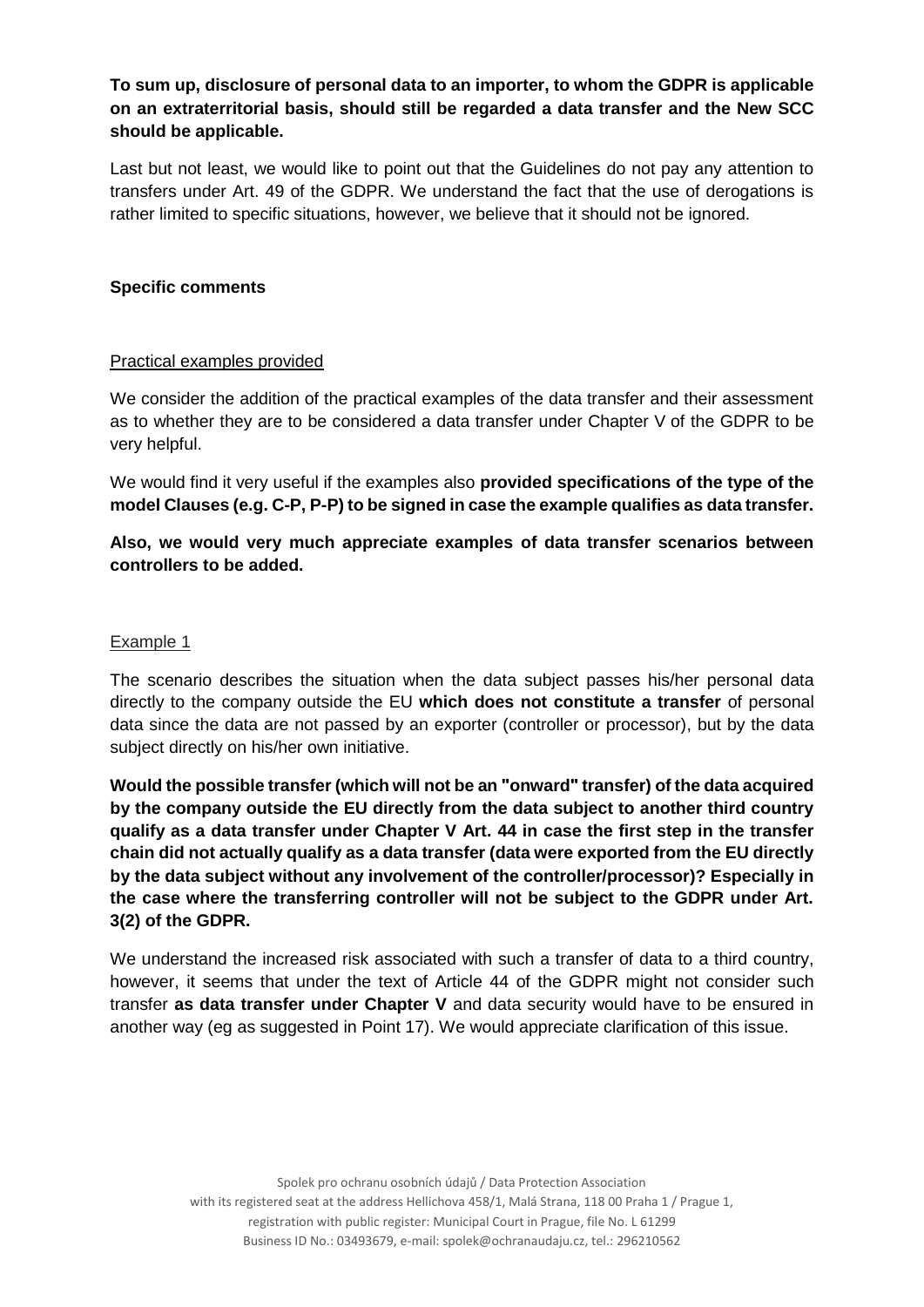## Example 3

We agree that the scenario provided would fall under the definition of the transfer. On the other hand it might negatively impact the competitiveness of EU businesses and the readiness of third country "controllers" to use EU companies as their subcontractors (processors), as in these cases this EU-subcontractor will "return" the personal data with obligation to comply with at least some provisions of GDPR (see modules four of the New SCC) even in the case where no combination of the personal data received from the third country with personal data collected by the processor in the EU would be made. It could be typically in the area of results of foreign clinical trials processed by processors in the EU. We doubt that the controller will have a strong motivation to cooperate with an EU established entity because the transfer would bring additional complexity in the form of the New SCC application and therefore the controller would rather choose a supplier from outside the EU. **We believe that a pragmatic approach must be taken in these cases, which would not harm European businesses.**

# **For this reason we believe that in some cases it would not be necessary for the processor to enter into a New SCC with the controller, but such processor could instead rely on the exemptions provided for in Article 49**; **we especially suggest that the exception under Article 49(1)(b) and (d) could be in some cases relied on.**

Further ambiguities may arise if the controller declines to sign a New SCC required by the exporting processor. In this case the processor will then find himself in an unenviable situation, where on the one hand the return of data (= transfer) without New SCC will be a breach of GDPR rules, on the other hand their non-return will be a breach of a contractual obligation towards the controller (or stipulated by foreign law) with all possible negative consequences (it will not always be possible to reach an agreement on the use of the New SCC with the controller in advance).

We would like to emphasise that Art. 44 of the GDPR provides as a general principle for transfers that *measures need to be implemented in order to bring the level of protection of natural persons guaranteed by this Regulation is not undermined*. In this case, however, the level of protection as well as the number of obligations imposed on the controller (= importer) through New SCC will rather be increased. It would therefore be appropriate to allow the use of other legal bases for transfers (eg Article 49 outlined above).

#### Example 5

The example addresses the employee position accessing remotely the employer´s data whilst being on a business trip concluding that such scenario does not qualify as transfer as the disclosure happens between the same controller (employee being an integral part of the controller). **We fully agree with such conclusion, however, we find it important to clarify whether the same conclusion would apply to an individual contractor in a position similar to an employee, performing a job for the controller on a contractual basis if such person exclusively uses the controller´s equipment (PC/phone), is subject to internal rules and policies, and is regularly trained similar to an employee.** We believe that the wording of art. 29 GDPR may create space for the above-mentioned contractor not always being considered as a processor, and rather being considered as a quasi-employee.